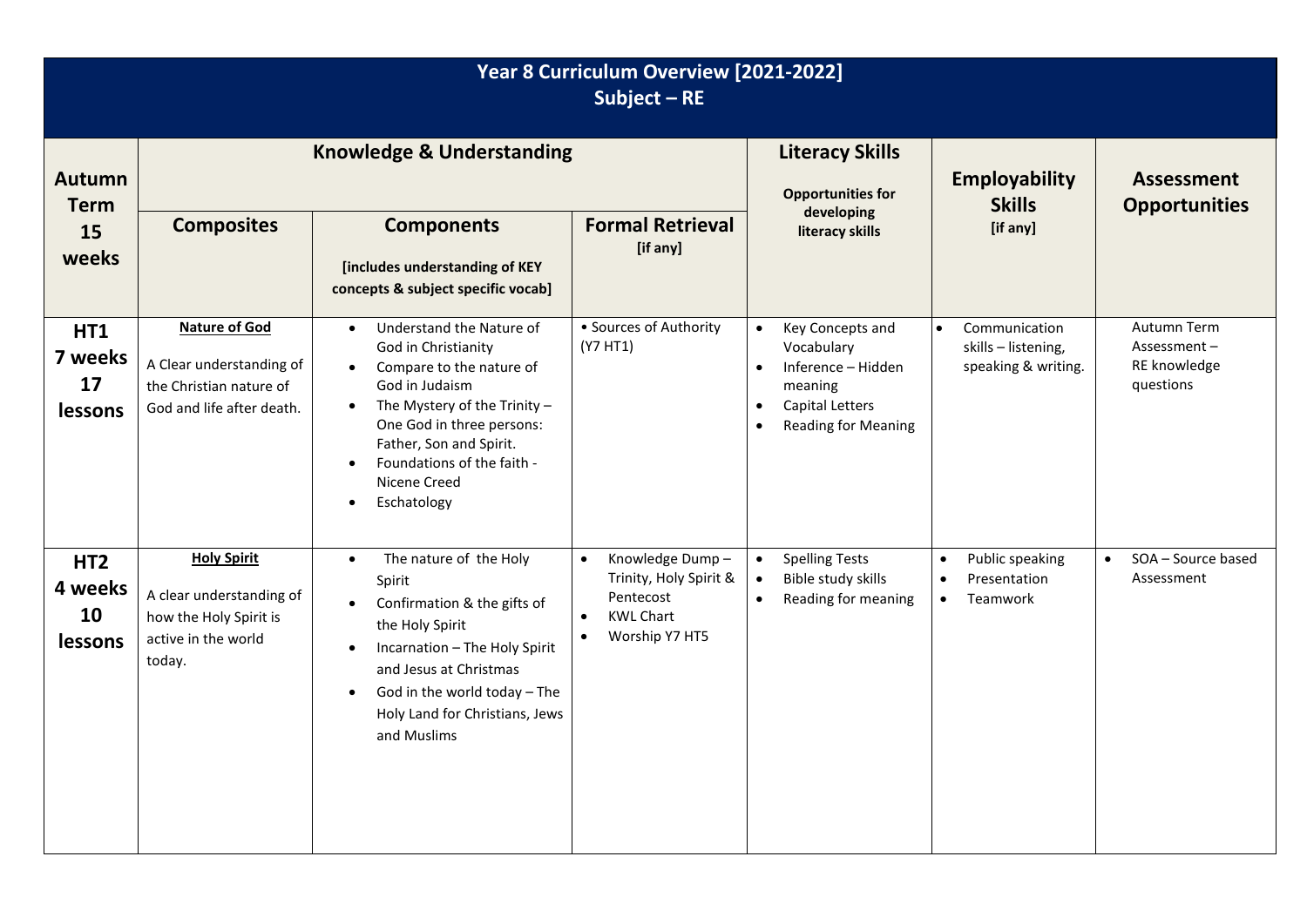| Year 8 Curriculum Overview [2020-2021]<br>Subject $-$ RE |                                                                                                                                                                                      |                                                                                                                                                                                                                                                                                                                 |                                                                                                                                                                                                                                           |                                                                                                                                                                      |                                                                             |                                                                                                    |
|----------------------------------------------------------|--------------------------------------------------------------------------------------------------------------------------------------------------------------------------------------|-----------------------------------------------------------------------------------------------------------------------------------------------------------------------------------------------------------------------------------------------------------------------------------------------------------------|-------------------------------------------------------------------------------------------------------------------------------------------------------------------------------------------------------------------------------------------|----------------------------------------------------------------------------------------------------------------------------------------------------------------------|-----------------------------------------------------------------------------|----------------------------------------------------------------------------------------------------|
| <b>Spring</b><br><b>Term</b><br>12<br><b>Weeks</b>       | <b>Composites</b>                                                                                                                                                                    | <b>Knowledge &amp; Understanding</b><br><b>Components</b><br>[includes understanding of KEY<br>concepts & subject specific<br>vocab]                                                                                                                                                                            | <b>Formal Retrieval</b><br>[if any]                                                                                                                                                                                                       | <b>Literacy Skills</b><br><b>Opportunities for</b><br>developing<br>literacy skills                                                                                  | <b>Employability</b><br><b>Skills</b><br>[if any]                           | <b>Assessment</b><br><b>Opportunities</b>                                                          |
| HT <sub>3</sub><br><b>6 Weeks</b>                        | <b>Sacraments &amp; Liturgical</b><br><u>Year</u><br>A clear understanding of<br>the meaning and effects<br>of the 7 sacraments of<br>the Catholic Church and<br>the Liturgical year | The 7 Sacraments<br>$\bullet$<br>Liturgical Calendar<br>$\bullet$<br>Redemption and Salvation<br>$\bullet$<br>Symbols on Pascal Candle<br>$\bullet$                                                                                                                                                             | Retrieval grid-<br>$\bullet$<br>meaning and<br>effects of the<br>sacraments.<br><b>KWL Chart</b><br>$\bullet$<br>Early Church (Y7<br>$\bullet$<br>HT5)<br>Worship - Mass<br>$\bullet$<br>(Y7 HT6)<br>Holy Spirit (Y8<br>$\bullet$<br>HT2) | Key terms-<br>$\bullet$<br>vocabulary<br>Spelling<br>$\bullet$<br>Reading<br>comprehension-<br>Bible stories.                                                        | Problem solving<br>$\bullet$<br>Teamwork<br>$\bullet$                       | RE skill - In class<br>Evaluation question                                                         |
| HT4<br><b>6 Weeks</b>                                    | <b>Religious Art</b><br>Establish the role of art<br>in Catholicism and how<br>it can aid faith and<br>worship.                                                                      | Symbolism and Imagery in<br>$\bullet$<br>religious art.<br>Art - Sistine chapel, Prodigal<br>Son by Rembrandt and The<br>Last Supper by Da Vinci.<br>Catholic church architecture<br>$\bullet$<br>and internal features.<br>Sacred objects, sculpture and<br>statues.<br>Drama-Passion plays &<br>Mystery plays | Do now tasks<br>$\bullet$<br>each lesson<br>Knowledge Dump<br>$\bullet$<br>Festival - (Y7<br>$\bullet$<br>HT2) Rosary - (Y7<br>HT5)<br>Eschatology (Y8<br>$\bullet$<br>HT1)<br>Liturgical Year<br>(Y8 HT3)                                | Key Concepts and<br>$\bullet$<br>Vocabulary<br>Inference - Hidden<br>$\bullet$<br>meaning<br>Capital Letters<br>$\bullet$<br><b>Reading for Meaning</b><br>$\bullet$ | Communication<br>$\bullet$<br>skills - listening,<br>speaking &<br>writing. | Spring Term<br>Assessment-<br>A, B, C & D Style<br>questions<br>Apply to 'Spirited Art<br>Project' |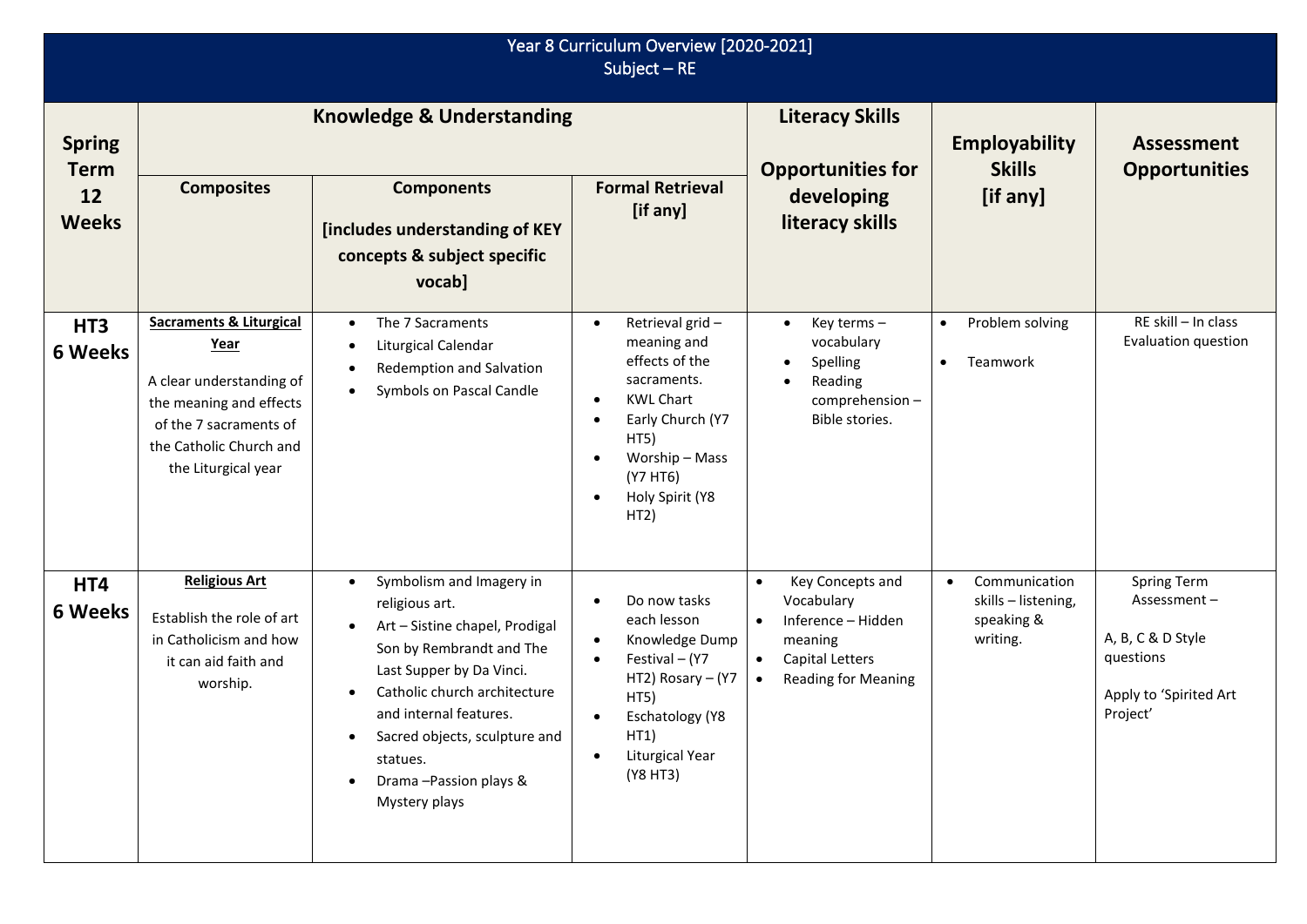| Year 8 Curriculum Overview [2020-2021]<br>Subject $-RE$ |                                                                                                                                                                                |                                                                                                                                                                                                                                                                                                                                                                                                                                                                                        |                                                                                                                                             |                                                                                                                                        |                                                                          |                                                                          |
|---------------------------------------------------------|--------------------------------------------------------------------------------------------------------------------------------------------------------------------------------|----------------------------------------------------------------------------------------------------------------------------------------------------------------------------------------------------------------------------------------------------------------------------------------------------------------------------------------------------------------------------------------------------------------------------------------------------------------------------------------|---------------------------------------------------------------------------------------------------------------------------------------------|----------------------------------------------------------------------------------------------------------------------------------------|--------------------------------------------------------------------------|--------------------------------------------------------------------------|
| <b>Summer</b><br><b>Term</b><br>14<br><b>Weeks</b>      | Composites                                                                                                                                                                     | Knowledge & Understanding<br>Components<br>[includes understanding of KEY<br>concepts & subject specific<br>vocab]                                                                                                                                                                                                                                                                                                                                                                     | <b>Formal Retrieval</b><br>[if any]                                                                                                         | <b>Literacy Skills</b><br>Opportunities for<br>developing<br>literacy skills                                                           | <b>Employability Skills</b><br>[if any]                                  | Assessment<br><b>Opportunities</b>                                       |
| HT5<br>$\overline{7}$<br>weeks                          | <b>Easter and the</b><br><b>Saints</b><br>A clear<br>understanding of<br>how Catholic faith<br>and belief can be<br>expressed through<br>Easter and the lives<br>of the saints | Easter $-$ why is it the most<br>$\bullet$<br>important festival?<br>How does Easter link to<br>Salvation?<br>Pascal candle - What are the<br>symbols and when is it used?<br>The story of the Ascension<br>$\bullet$<br>and the gifts that Jesus gave<br>us.<br>Pentecost - what happened?<br>Expressing our faith through<br>music - how do we worship<br>God?<br>Key Saints and the messages<br>that they share with $us - St$<br>Bernadette, St Patrick, St<br>Catherine of Sienna | Liturgical calendar<br>$-$ Y8 HT3<br>Eschatology (Y8<br>HT1)<br>Early Church - (Y7<br>$\bullet$<br>HT4)<br>Holy Spirt (Y8 HT2)<br>$\bullet$ | Writing skills<br><b>Extended writing</b><br>opportunities.<br>Selection and<br>annotation of text.<br>Hebrew language -<br>Synagogues | Empathy<br>$\bullet$<br>ICT Skills and<br>$\bullet$<br>Creativity skills | Summer Term<br>Assessment-<br>A, B, C & D Style<br>questions             |
| HT <sub>6</sub><br>7 weeks                              | <b>Islam</b><br>A developed<br>understanding of<br>beliefs and practices<br>of a world faith<br>tradition - Islam.                                                             | Five pillars of Islam - What<br>٠<br>are they? Hajj, Shahadah &<br>Salat, Sawn, Zakat<br>Prophet Muhammad - why is<br>he treated with such<br>reverence?<br>Festivals - how do Muslims<br>celebrate. Ramadan & Eid                                                                                                                                                                                                                                                                     | Misconceptions<br><b>KWL chart</b><br>$\bullet$<br>Retrieval quiz<br>$\bullet$<br>Do now tasks -<br>memory retrieval<br>tasks               | Key concepts<br>Islamic vocabulary<br>introduced<br><b>Extended writing</b><br>tasks                                                   | Teamwork-<br>$\bullet$<br>through creative<br>project                    | Creative project -<br>Creative way to<br>express the pillar of<br>Islam. |